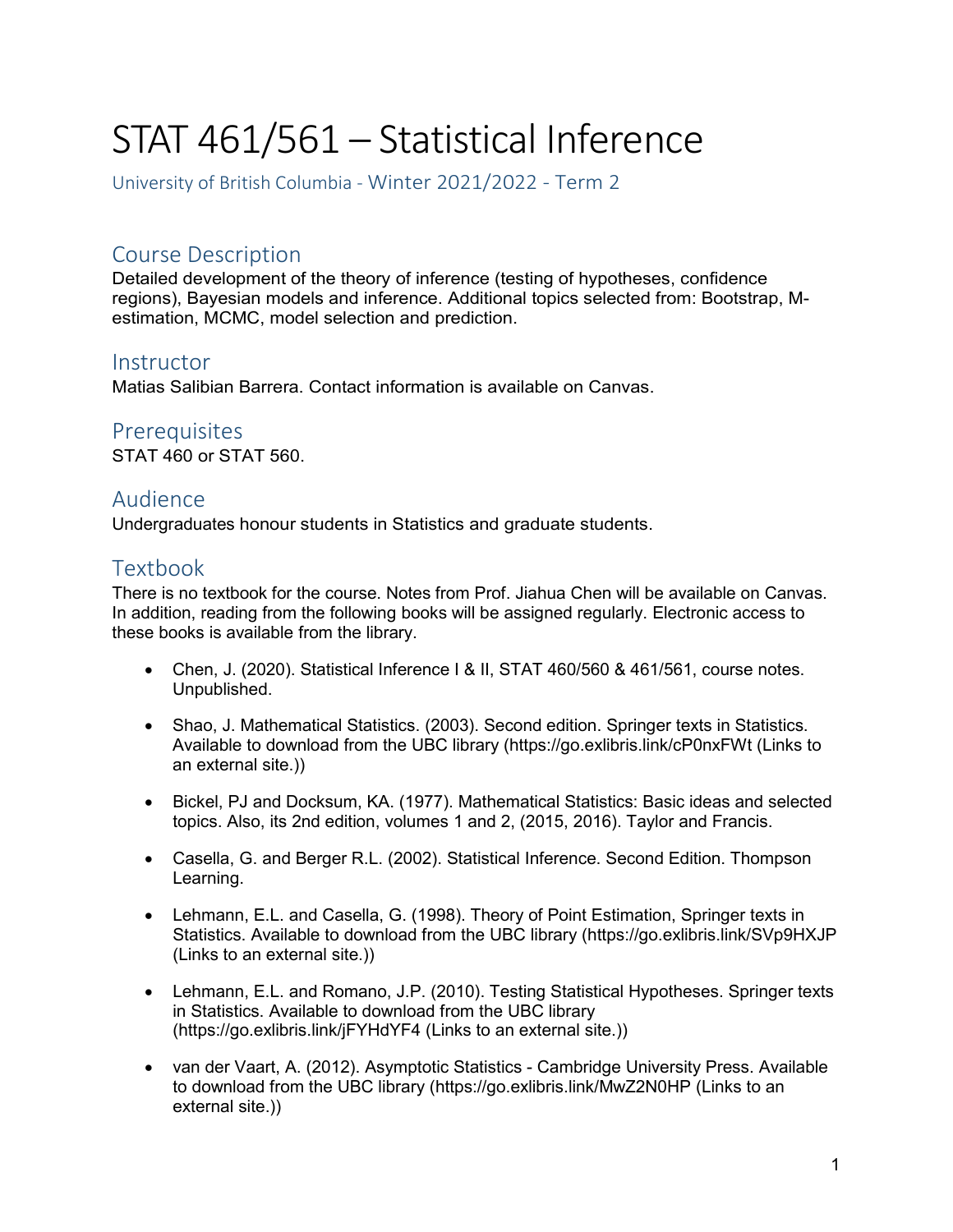- Hall, P. (1992). The Bootstrap and Edgeworth Expansion. Springer series in Statistics. Available to download from the UBC library (https://go.exlibris.link/fN97qddl (Links to an external site.))
- Davison, AC., Hinkley, DV. (1997). Bootstrap methods and their applications. Cambridge University Press. Available to download from the UBC library (https://go.exlibris.link/hD6xmhY0 (Links to an external site.))
- Shao, J. and Tu, D. (1995). The Jackknife and Bootstrap, Springer Series in Statistics. Available to download from the UBC library (https://go.exlibris.link/822RXMSh (Links to an external site.))

# Course Evaluation

#### **All course evaluations (marks) will be conducted on-line (mostly likely on WebWork).**

- Assignments (30%). I anticipate 3 assignments. Only a randomly chosen subset of questions will be graded. These are formative assessments: [\(https://www.cmu.edu/teaching/assessment/basics/formative-summative.html\)](https://www.cmu.edu/teaching/assessment/basics/formative-summative.html).
- Midterm Exam (30%): There will be one Midterm Exam. This is a summative assessment [\(https://www.cmu.edu/teaching/assessment/basics/formative-summative.html\)](https://www.cmu.edu/teaching/assessment/basics/formative-summative.html).
- Final Exam (40%): The Final Exam will cover the material discussed in all components of the course. This is a summative assessment [\(https://www.cmu.edu/teaching/assessment/basics/formative-summative.html\)](https://www.cmu.edu/teaching/assessment/basics/formative-summative.html).
- A series of "Practice sets" will be made available during the Term. Assignments may include some of these problems. These are formative assessments [\(https://www.cmu.edu/teaching/assessment/basics/formative-summative.html\)](https://www.cmu.edu/teaching/assessment/basics/formative-summative.html).

# Policy regarding missed exams, quizzes and assignments

There will be **no make-up Midterm Exams, Quizzes or assignments**. If you have **valid grounds** for an **academic concession** regarding a **Midterm** or **Final** Exam, one may be granted if you **apply** for it. You can find more information about **what constitutes valid grounds for an academic concession** at<https://science.ubc.ca/students/advising/concession>

Students who miss a **Midterm Exam**:

- 1. Should notify the instructor prior to (if possible) or immediately after the midterm; and
- 2. **Must, within 48 hours of the missed Midterm Exam**, fill out and **submit** to the course instructor a "**Student Declaration of Academic Concession" form** (available on the Canvas page of the course). Failure to do this will result in a grade of zero in the Midterm Exam.

Students who miss the **Final Exam**:

- 1. Must report to their Faculty Advising Office within 48 hours of the missed Final Exam and must supply supporting documentation;
- 2. Faculty of Science students please refer to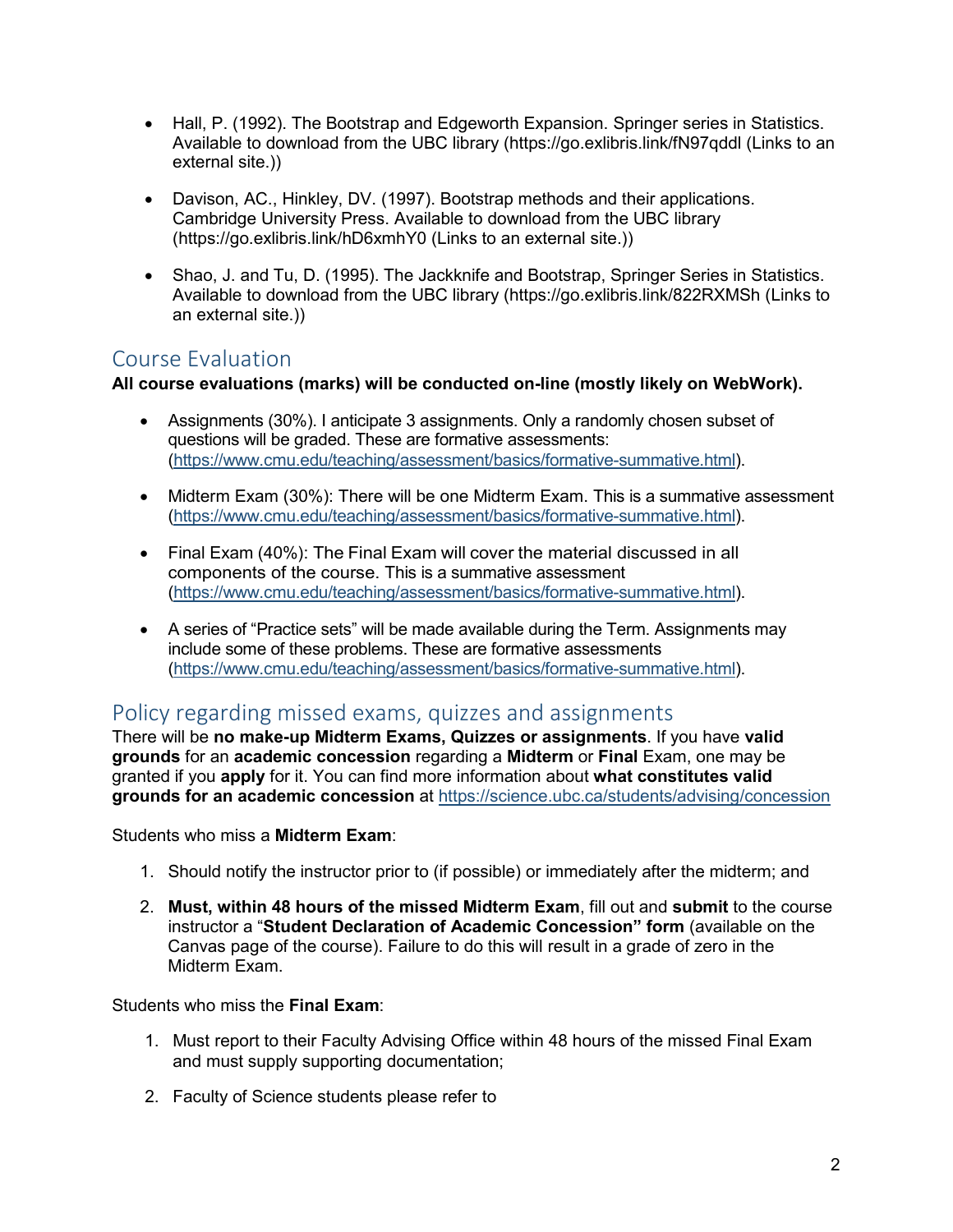[https://science.ubc.ca/students/advising/concession/deferredstanding;](https://science.ubc.ca/students/advising/concession/deferredstanding)

- 3. Must notify your instructor prior to (if possible) or immediately after the Final Exam;
- 4. Deferred exams will ONLY be provided to students who have applied for and received Deferred Standing from their Faculty Advising Office;
- 5. If you are granted Deferred Standing you will be expected to write your Deferred Exam with the next offering of STAT 302. Note that you may not have access to the Canvas website after the Term in which you were registered in this course ends.

## **Syllabus**

The syllabus below is a tentative schedule. The topics covered and the order in which they will be presented in this course may change.

- 1. Review: point estimation, exponential families, asymptotics.
- 2. Inference: introduction, hypothesis tests, Neyman-Pearson approach, optimality, likelihood ratio tests, score and Wald tests.
- 3. Confidence regions. Univariate and multivariate cases. Connection with hypothesis tests.
- 4. Inference based on asymptotic distributions (LRT, score and Wald tests redux).
- 5. Bootstrap.
- 6. Bayesian statistics. MCMC and alternatives.
- 7. Model selection (AIC / BIC, regularization, the problem of inference).
- 8. M-estimators.
- 9. Prediction as bias/variance trade-off. Model-based vs. model-free vs. "structured" model-free methods.

#### Communication

**All communication** to and from

## Piazza & Office Hours

Students are encouraged to attend **on-line Office Hours** for help with questions about the course material. Their schedule will be announced on Canvas. There is also a **Piazza forum** for the course (access instructions will be available on Canvas), which is primarily meant **for students to help each other** by sharing and discussing questions about course material. Although the **Piazza** forum **will be monitored**, our interventions will mostly be limited to enforcing **rules** about **appropriate use** of the discussion board (please refer to the pinned posts at the top of the forum).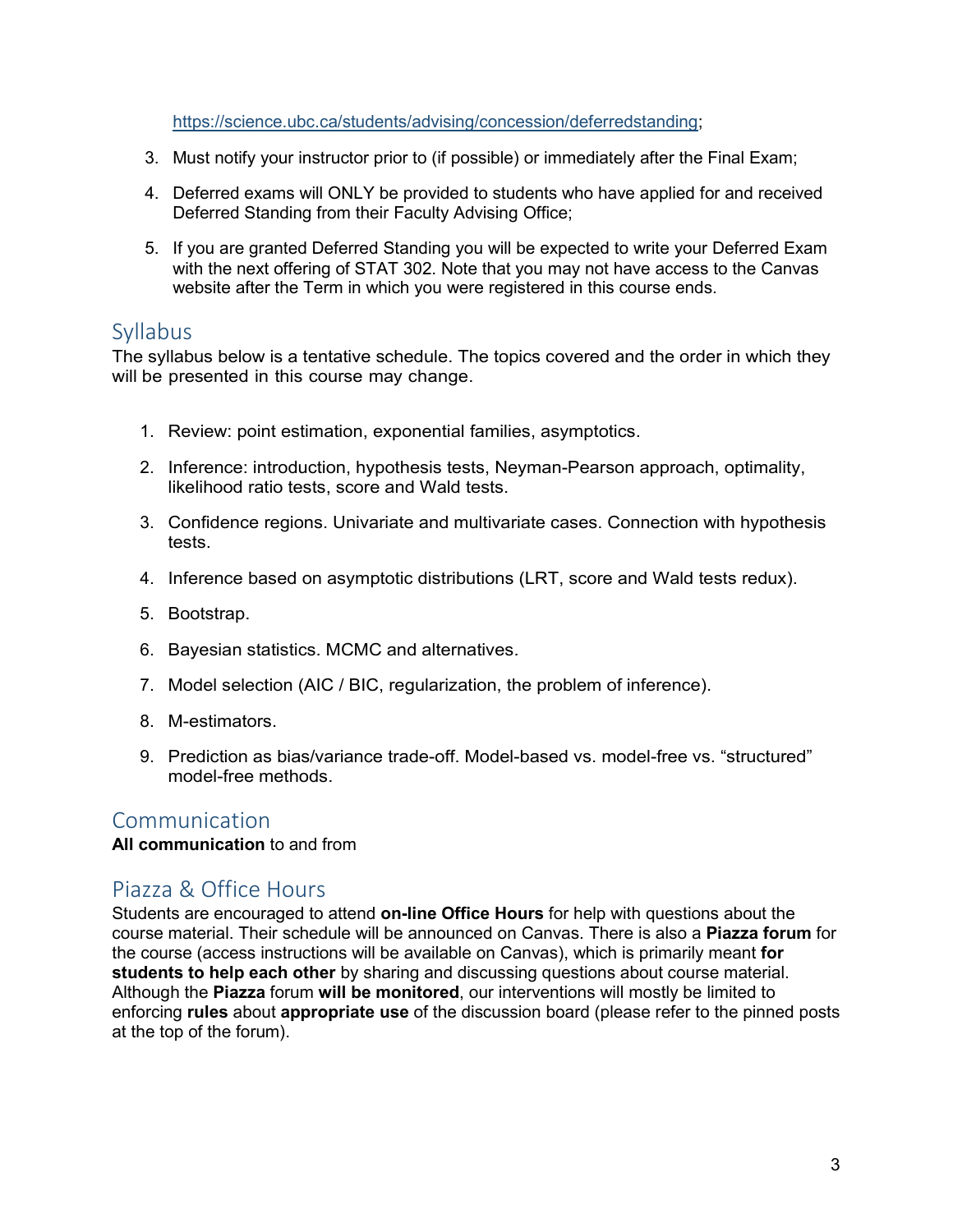# Covid Safety in the Classroom

- **Masks**: Masks are required for all indoor classes, as per the BC Public Health Officer orders. It is important that all of us feel as comfortable as possible while sharing an indoor space. For the purposes of this order, the term "masks" refers to medical and non-medical masks that cover our noses and mouths. Masks are a primary tool to make it harder for Covid-19 to find a new host. You will need to wear a medical or nonmedical mask for the duration of our class meetings, for your own protection, and the safety and comfort of everyone else in the class. Your mask should cover your nose and mouth. Please do not eat in class. If you need to drink water, please keep your mask on between sips.
- **Vaccination**: If you have not yet had a chance to get vaccinated against Covid-19, vaccines are available to you, free, and on campus [\(http://www.vch.ca/covid-19/covid-](http://www.vch.ca/covid-19/covid-19-vaccine)[19-vaccine\)](http://www.vch.ca/covid-19/covid-19-vaccine). The higher the rate of vaccination in our community overall, the lower the chance of spreading this virus. Please arrange to get vaccinated if you have not already done so.
- **Seating in class**: To reduce the risk of Covid transmission, please sit in a consistent area of the classroom each day. This will minimize your contacts.

## Your personal health

- If you're sick, it's important that you stay home regardless of what you think you may be sick (e.g., cold, flu, other).
- **A daily self-health assessment is required** before attending campus. **Every day**, **before** coming to **class**, complete the self-assessment for Covid symptoms using this tool: [https://bc.thrive.health/covid19/en.](https://bc.thrive.health/covid19/en)
- Do not come to class if you have Covid symptoms, have recently tested positive for Covid, or are required to quarantine. You can check this website to find out if you should self-isolate or self-monitor: [http://www.bccdc.ca/health-info/diseases-conditions/covid-](http://www.bccdc.ca/health-info/diseases-conditions/covid-19/self-isolation)[19/self-isolation.](http://www.bccdc.ca/health-info/diseases-conditions/covid-19/self-isolation)
- Your precautions will help reduce risk and keep everyone safer. In this class all marks are collected with online assessments and exams. The marking scheme is intended to provide flexibility so that you can prioritize your health and still be able to succeed.
- If you do miss class because of illness:
	- $\circ$  Make a connection early in the term to another student or a group of students in the class. You can help each other by sharing notes. If you don't yet know anyone in the class, post on the discussion forum to connect with other students.
	- o Consult the class resources on Canvas (slides, readings, etc.)
	- o Use the online discussion forum for help.
	- $\circ$  Come to virtual office hours.
	- $\circ$  If you are sick on a Midterm Exam day, please see the "Policy regarding exams"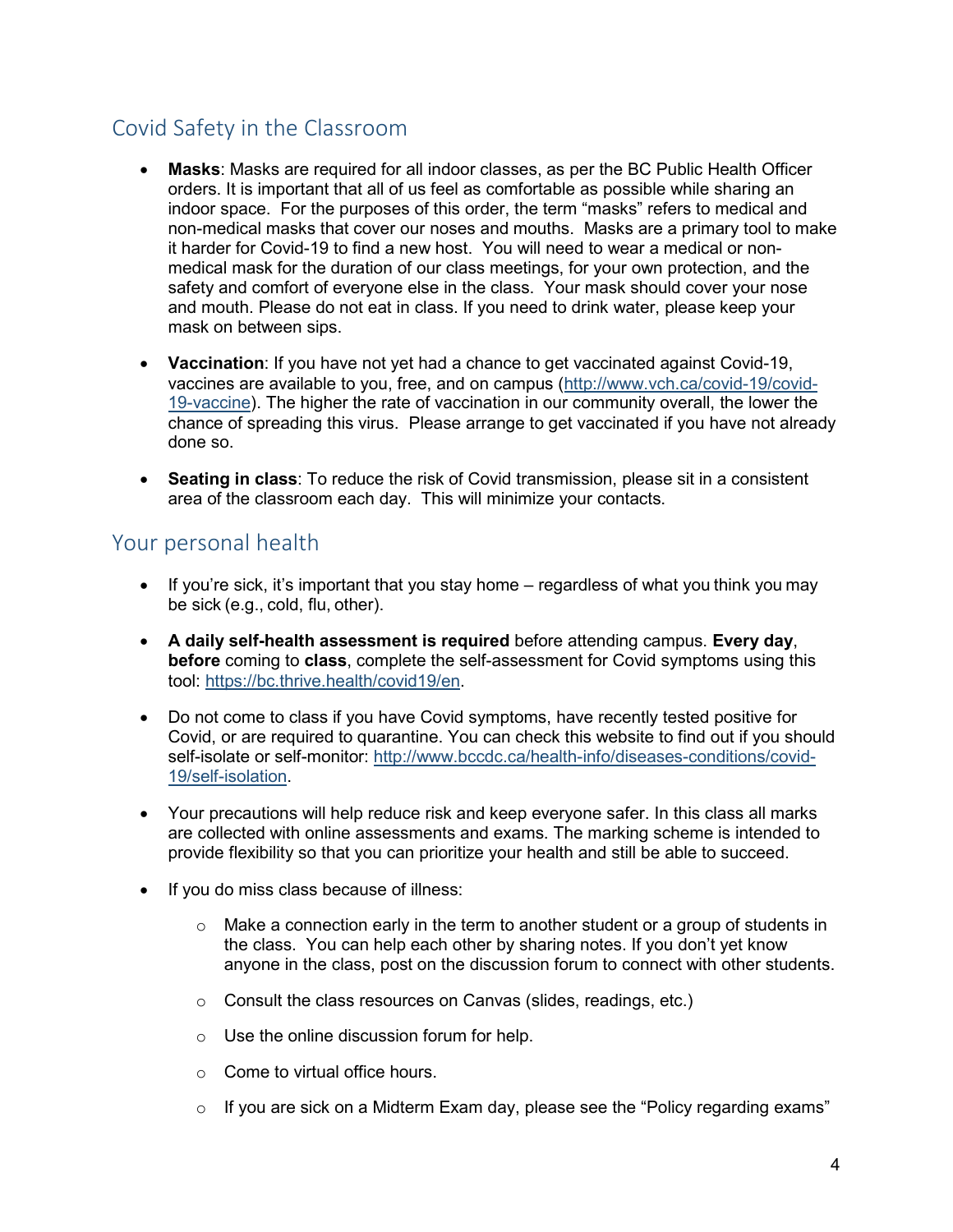section above.

 $\circ$  If you are sick on the Final Exam day you must apply for deferred standing (an academic concession) through Science Advising no later than 48 hours after the missed final exam/assignment. Students who are granted deferred standing write the final exam/assignment at a later date. Learn more and find the application online: [https://science.ubc.ca/students/advising/concession.](https://science.ubc.ca/students/advising/concession) For additional information about academic concessions, see the UBC policy here: <http://www.calendar.ubc.ca/vancouver/index.cfm?tree=3,329,0,0> Please also refer to the "Policy regarding exams" section above.

## Statement of Academic Integrity

The academic enterprise is founded on honesty, civility, and integrity. As members of this enterprise, all students are expected to know, understand, and follow the codes of conduct regarding academic integrity. At the most basic level, this means submitting only original work done by you and acknowledging all sources of information or ideas and attributing them to others as required. This also means you should not cheat, copy, or mislead others about what is your work. Violations of academic integrity (i.e., misconduct) lead to the breakdown of the academic enterprise, and therefore serious consequences arise and harsh sanctions are imposed. For example, incidences of plagiarism or cheating may result in a mark of zero on the assignment or exam and more serious consequences may apply if the matter is referred to the President's Advisory Committee on Student Discipline. Careful records are kept in order to monitor and prevent recurrences.

Discipline for Academic Misconduct <http://www.calendar.ubc.ca/vancouver/index.cfm?tree=3,54,111,0>

Academic Misconduct <http://www.calendar.ubc.ca/vancouver/index.cfm?tree=3,54,111,959>

Faculty of Science - A Letter to Students Regarding Academic Integrity <https://science.ubc.ca/students/blog/letter-students-academic-integrity-oct2020>

## UBC policies and resources to support student success

UBC provides resources to support student learning and to maintain healthy lifestyles but recognizes that sometimes crises arise and so there are additional resources to access including those for survivors of sexual violence. UBC values respect for the person and ideas of all members of the academic community. Harassment and discrimination are not tolerated nor is suppression of academic freedom. UBC provides appropriate accommodation for students with disabilities and for religious and cultural observances. UBC values academic honesty and students are expected to acknowledge the ideas generated by others and to uphold the highest academic standards in all of their actions. Details of the policies and how to access support are available here: <https://senate.ubc.ca/policies-resources-support-student-success>